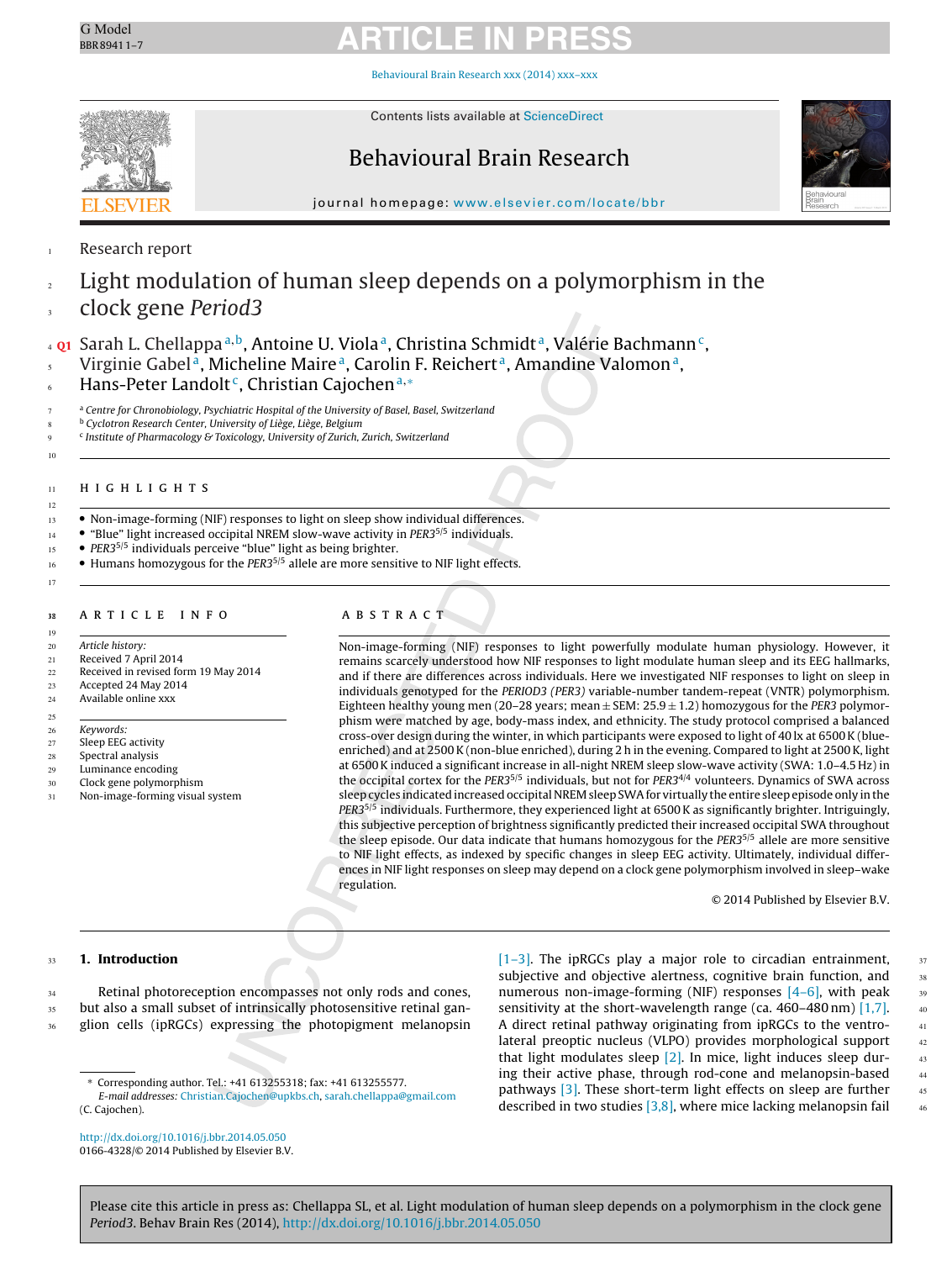BBR89411–7

# G Model **ARTICLE IN PRESS**

to sleep when light is presented during their active period. Furthermore, melanopsin knockout mice (Opn4−/−) show attenuated NREM sleep delta power, a reliable marker of sleep homeostasis, during light exposure at their active period, indicating that melanopsin pathways modulate sleep homeostasis [\[9\].](#page-5-0) In humans, light's wavelength-dependency on sleep is such that monochromatic blue (460 nm), relative to green light (550 nm), impacts on the dynamics of NREM sleep EEG activity, with less SWA in the first sleep cycle and a rebound in the third sleep cycle [\[10\].](#page-5-0) In a study using polychromatic light settings, morning light reduces subsequent sleep duration by ca. 1 h (particularly REM sleep duration), with no impact on EEG activity from 0.25 to 15 Hz for NREM sleep and REM sleep [\[11\].](#page-5-0) Conversely, evening polychromatic light exposure has been shown to increase NREM stage 2 latency  $[11,12]$ . These numerous light effects on sleep point to individual differences that may modulate the impact of light. Novel data indicate that a variable-number tandem-repeat (VNTR) polymorphism in the clock gene PERIOD3 (PER3) impacts on cognitive brain responses to light [\[13\],](#page-5-0) and also on melatonin suppression and subjective/objective alerting action of light  $[14]$ . However, it is currently unknown if a differential short-term responses to light on human sleep phenotypes are modulated by the PER3 VNTR polymorphism. Here we investigated if individual differences in non-image-forming responses to light on sleep depend on a PER3 polymorphism directly involved in sleep–wake regulation [\[15\].](#page-5-0) 47 48 49 50 51 52 53 54 55 56 57 58 59 60 61 62 63 64 65 66 67 68 69 70 71

#### **2. Methods** 72

73

84

### 2.1. Participants

Detailed description of the study participants, selection criteria and study protocol is provided elsewhere [\[14\].](#page-5-0) Eighteen healthy male volunteers (20–28 years; mean  $\pm$  SEM: 25.9  $\pm$  1.2) homozygous for the PER3 polymorphism (9 PER3<sup>4/4</sup>, 9 PER3<sup>5/5</sup>) were matched by age, body-mass index (BMI), and ethnicity. No significant differences were observed between the two groups for age, BMI, and ethnicity (all Caucasians). All participants gave written informed consent. The study was approved by the local ethics committee (EKBB/Ethikkommission beider Basel, Switzerland) and conformed to the Declaration of Helsinki. 74 75 76 77 78 79 80 81 82 83

### 2.2. Protocol

A balanced cross-over design study was carried out during the winter season (January to March), with three segments separated by one week. The protocol started 10 h after volunteers' habitual wake-up time and ended the next day after usual wake-up time. Sleep–wake schedules were assessed by wrist actigraphy (actiwatch L, Cambridge Neurotechnology Ltd., Cambridge, UK) and self-reported sleep logs. During each protocol, participants underwent successively 1.5 h under dim light (<8 lx), 2 h under complete darkness, 2 h light exposure (compact fluorescent lamps with 6500K or 2500K or incandescent light bulbs at 3000K), and a post-light period of ca. 45 min under dim light (<8 lx) until habitual sleep time. In our study, prior light exposure was controlled for; such that participants were under 1.5 h of dim light and 2 h of darkness before light exposure. Controlling for prior light history enhances subsequent sensitivity to light exposure [\[16\].](#page-5-0) As a result, photoreceptor systems achieve a stable state of photo-equilibrium, through a reduction in the 'bleaching effect' of previous light exposure [\[17\].](#page-5-0) During the "pre-light exposure" (dim and dark), participants continuously performed waking EEGs, a cognitive test battery, salivary melatonin and cortisol samples, questionnaires for visual comfort, visual analogue scales, subjective sleepiness scales, and mental effort scales, under the same conditions as for the light 85 86 87 88  $89$  $90^{\circ}$ 91 92 93 94 95 96 97 98 99 100 101 102 103 104 105 106

exposure. In other words, they performed exactly the same tasks as for the light exposure, under virtually identical settings. The post-light exposure was used to slightly minimize the possibility of longer time to fall asleep (sleep latency to NREM stage 2), due to the immediately preceding light exposure. Each protocol was conducted at the same time-of-day (evening), and light intensity (ca. 40 lx) for each participant. Light at 40 lx was used since it is a typical indoor environmental intensity in naturalistic settings, during the evening hours. The treatment order (6500 vs. 2500K vs. 3000K) was counter-balanced to avoid possible order effects of the light conditions. Detailed information of light settings and study rationale are provided in  $[18]$ . Here we report data on light exposure to 6500K and 2500K, because exposure to 2500K and 3000K resulted in very similar effects.

121

130

135

## 2.3. Genotyping

DNA was extracted with the NucleoSpin®Tissue Kit (Marchery-Nagel AG, Oensingen, Switzerland). All genotypes were determined with allele-specific polymerase chain reaction (PCR) on a MJ Research PTC-225 thermal cycler (MJ Research/Bio-Rad, Reno, NV, USA) using Hot FIREPol® DNA polymerase and a forward and reverse primer. The PER3 forward primer was as follows: 5 TTACAGGCAACAATGGCAGT 3' and the reverse primer: 5' CCACTAC-CTGATGCTGCTGA 3' (annealing temperature: 59  $\degree$ C, 25 mM MgCl<sub>2</sub>).

## 2.4. Subjective perception of Visual comfort

To assess each participant's subjective perception of visual comfort, we utilized the validated visual comfort scale (VCS)  $[19]$ , which consists of a visual analogue scale with a 100 mm scale that probes visual well-being, comfort, and brightness.

## 2.5. Salivary melatonin

Salivary melatonin was assessed every 40 min during wakefulness. A direct double-antibody radioimmunoassay was used for melatonin assays (validated by gas chromatography–mass spectroscopy with an analytical least detectable dose of 0.65 pm/mL; Bühlmann Laboratory, Schönenbuch, Switzerland) [\[20\].](#page-5-0) The minimum detectable dose of melatonin (analytical sensitivity) was set at 0.2 pg/ml.

### 2.6. Polysomnographic recordings

Sleep EEG activity was recorded continuously during the scheduled sleep period with the Vitaport Ambulatory system (Vitaport-3 digital recorder TEMEC Instruments BV, Kerkrade, the Netherlands). Eight EEG derivations (F3, F4, C3, C4, P3, P4, O1, O2, referenced against linked mastoids, A1 and A2), two electrooculograms, two submental electromyograms, and two electrocardiograms were recorded. All signals were low pass filtered at 30 Hz (fourth order Bessel type anti-aliasing, total 24 dB/Oct) at a time constant of 1.0 s. After online digitization by using a 12 bit AD converter (0.15  $\mu$ V/bit) and a sampling rate at 128 Hz for the EEG, the raw signals were stored on a flash RAM card (Viking, Rancho Santa Margarita, CA, USA) and later downloaded to a PC hard drive. Sleep stages were visually scored per 20 s epochs (Vitaport Paperless Sleep Scoring Software), according to  $[21]$ , by a single experienced polysomnography technician, blind to genotype and light conditions. NREM sleep was defined as the sum of NREM stages 2, 3, and 4. Slow wave sleep (SWS) was defined as the sum of NREM sleep stages 3 and 4. EEG artifacts were detected by an automated artifact algorithm (CASA, 2000 PhyVision B.V., Gemert, The Netherlands). Spectral analysis was conducted using a fast Fourier transformation (FFT; 10% cosine 4 s window), which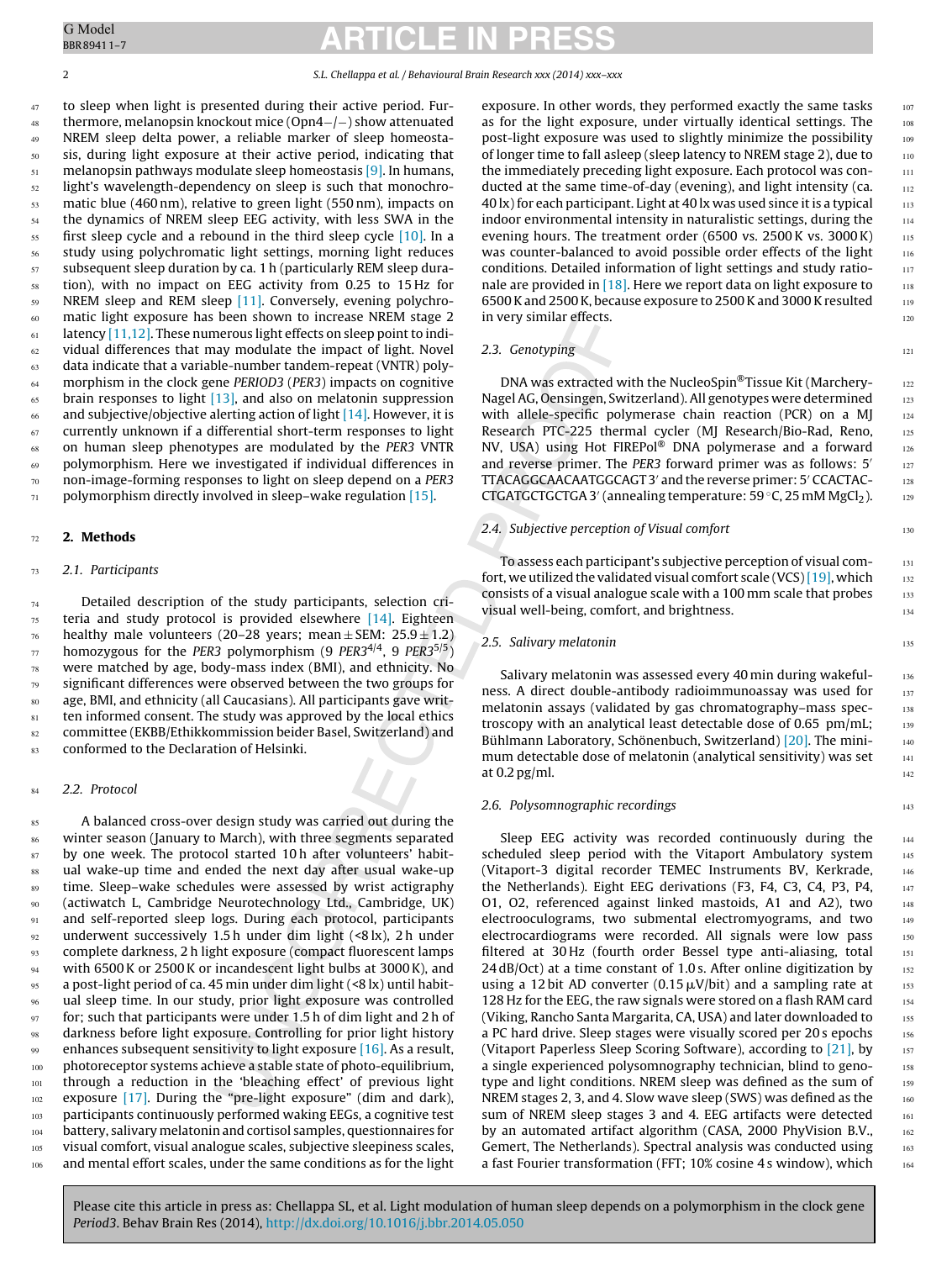255

> 265 266

yielded a 0.25 Hz bin resolution. EEG power spectra were calculated during NREM sleep and REM sleep in the frequency range from 0 to 32 Hz. Artifact-free 4 s epochs were averaged across 20 s epochs. Since no lateralization effects were observed for the genotypes and light conditions, here we report EEG data for frontal (F3, F4), central (C3, C4), parietal (P3, P4) and occipital (O1, O2) derivations, in the frequency range of 0.50–20 Hz. 165 166 167 168 169 170 171

#### 2.7. Statistical analysis 172

For all analysis, we used the statistical package SAS (version 9.1; SAS Institute,Cary, NC).Visually scored sleep stages were expressed as percentages of total sleep time (TST) or minutes of TST. All-night EEG power density in NREM sleep was analyzed for frontal, central, parietal and occipital derivations for each 0.25 Hz frequency bin, with factors 'genotype' ( $PER3^{5/5}$  and  $PER3^{4/4}$ ), 'light condition' (6500K and 2500K) and 'derivation' (frontal, central, parietal, occipital). NREM-REM sleep cycles were defined according to [\[22\].](#page-5-0) A mixed-model analysis of variance (PROC MIXED) was used with factors 'genotype' (PER3 $5/5$  and PER3 $4/4$ ), 'light condition' (6500 K vs. 2500K), 'derivation' (frontal, central, parietal, occipital), and 'cycle' (cycles 1–4). All p-values derived from repeated-ANOVAs were based on Kenward–Rogers corrected degrees of freedom (significance level:  $p < 0.05$ ). LS means statement was used for post-hocs, and the Tukey–Kramer test was then used for the correction of multiple comparisons. Subjective perception of visual comfort (visual well-being and brightness) was analyzed with factors 'genotype' and 'light condition'. Afterwards, to test the influence of brightness perception (from VCS) during light exposure on NREM sleep SWA, we computed a linear regression between these two variables (difference of brightness perception between light at 6500K to 2500K with occipital NREM sleep SWA). We also compared if the regression coefficients differed between the two genotypes by using the coefficient comparisons derived for independent groups of participants, as described in the applied linear regression method [\[23\].](#page-6-0) 173 174 175 176 177 178 179 180 181 182 183 184 185 186 187 188 189 190 191 192 193 194 195 196 197 198

#### **3. Results** 199

#### 3.1. Sleep structure 200

Average sleep-times for PER3<sup>5/5</sup> and PER3<sup>4/4</sup> participants were, respectively,  $23:55 \pm 0.14$  and  $23:59 \pm 0.17$  (hours and minutes; mean  $\pm$  SEM;  $p$  = n.s.), and wake-up times were, respectively,  $07:10 \pm 0:16$  and  $07:14 \pm 0:15$  (hours and minutes; mean  $\pm$  SEM; p = n.s.). Analysis of a two-way ANOVA with factors 'genotype' and 'light condition' on all-night sleep structure yielded no significant group differences for sleep structure between both light conditions ([Table](#page-3-0) 1). Analysis of sleep structure per sleep cycle (cycles 1–4) revealed no significant differences between the two genotypes after the light conditions. Furthermore, sleep stage and sleep cycle analysis for pooled data (all participants, irrespective of genotype:  $n = 18$ ) did not yield any significant differences (data not shown). 201 202 203 204 205 206 207  $208$  $209$ 210 211 212

#### 3.2. Sleep EEG power density 213

A two-way r-ANOVA with the factors 'genotype' and 'light condition', for each derivation separately, yielded significant differences for occipital NREM sleep slow-wave activity range (absolute values for frequency bins in the range of 1.0 to 4.5 Hz)  $(F<sub>1, 109</sub> > 4.3;$  $p$  < 0.04). [Fig.](#page-3-0) 1 shows that after light at 6500 K, PER3 $^{5/5}$  had significantly higher occipital NREM EEG power density in the slow-wave activity range (1.0–4.5 Hz), relative to PER3<sup>4/4</sup> participants ( $p < 0.05$ ; Tukey–Kramer test).All-nightREMsleep EEG power density did not significantly differ between the genotypes for both light conditions (data not shown). Given the genotype effects on all-night NREM 214 215 216 217 218 219 220 221 222 223

sleep SWA (for frequency bins in the range of 1.0 to 4.5 Hz), we then analyzed the dynamics of this SWA frequency range (1.0–4.5 Hz) across the NREM-REM sleep cycles. Analysis of variance with factors 'genotype', 'light condition', 'cycle', and 'derivation' yielded significant effects for 'light condition' ( $F_{1, 186}$  = 6.9;  $p$  < 0.05), 'cycle'  $(F_{2, 196} = 41.4; p < 0.05)$ , and 'derivation'  $(F_{3, 188} = 7.8; p < 0.05)$ . A three-way r-ANOVA with the interaction of 'genotype', 'light condition' and 'cycle', per derivation, elicited no significant differences for NREM sleep SWA [\(Fig.](#page-4-0) 2). Furthermore, all-night sleep EEG power density analysis for pooled data (all participants, irrespective of genotype:  $n = 18$ ) did not yield any significant differences for the interaction 'light condition' and 'cycle', per derivation (data not shown).

## 3.3. Subjective perception of visual comfort and relationship to NREM SWA

During 2-h of light exposure, PER35/5 individuals experienced light at 6500 K as significantly more bright (mean  $\pm$  SEM: 39.1  $\pm$  5.5) than PER3<sup>4/4</sup> (mean  $\pm$  SEM: 20.7  $\pm$  7.1) (2-way r-ANOVA with factors 'genotype' and 'light condition';  $F_{1, 16} = 1.4$ ;  $p = 0.03$ ). No genotype-driven differences were observed for visual well-being. To test the degree of subjective perception of brightness with NREM sleep SWA, we then computed a linear regression between these two variables. Exposure to light at 2500K did not elicit a significant regression between the perception of brightness and occipital NREM SWA for either genotype. Conversely, the log-transformed difference between light of 6500K and 2500K for PER34/4 individuals did not show a significant regression between brightness perception and occipital NREM SWA ( $r = -0.63$ ;  $p < 0.1$ ), while PER3<sup>5/5</sup> individuals had a significant, positive regression ( $r = 0.34$ ,  $p = 0.04$ ) [\(Fig.](#page-4-0) 3). Comparison of regressions between PER3<sup>4/4</sup> and PER3<sup>5/5</sup> was significantly different ( $p = 0.04$ ).

## **4. Discussion**

Our data indicate that evening light exposure elicits short-term effects onto the subsequent sleep episode that may depend on a polymorphism in the clock gene PER3. Individuals homozygous for the longer allele of the clock gene PER3 (PER3 $5/5$ ) appear to be more sensitive to blue-enriched light, relative to carriers of the shorter allele ( $PER3^{4/4}$ ). This was indexed subjectively by their perception of light at 6500K as being brighter, and objectively by their higher levels of occipital NREM sleep SWA throughout the entire sleep episode, following light exposure at 6500K.

## 4.1. Light-dependent sleep and brain function: PER3 polymorphism

Sleep phenotypes exhibit large inter-individual differences presumably driven by a plurality of genes that contribute to differences in sleep architecture, timing and duration in mice and humans  $[24]$ . A VNTR polymorphism within the coding region of the clock gene PER3 contains a 54-nucleotide unit that is repeated four (PER34 allele) or five ( $PER3<sup>5</sup>$  allele) times in humans [\[25\].](#page-6-0) Homozygosity for the longer allele ( $PER3^{5/5}$ ) predicts changes in sleep structure and EEG slow oscillations, which conjunctly indicate higher homeostatic sleep pressure [\[15\].](#page-5-0) The cerebral correlates, as assessed by a fMRI study [\[26\],](#page-6-0) indicate that under high sleep pressure PER3<sup>5/5</sup> individuals exhibit widespread reductions in the activation of prefrontal, temporal, parietal and occipital areas, compared to PER34/4 carriers. Recently, polymorphisms in this clock gene have been implicated in the differential responses to light in mice and humans [\[13,14,27\].](#page-5-0) A functional knockout of Period3 in mice mPer3(−/−) results in altered sensitivity to light, such that mice deficient for Per3 have attenuated non-image forming responses

273 274 275 276 277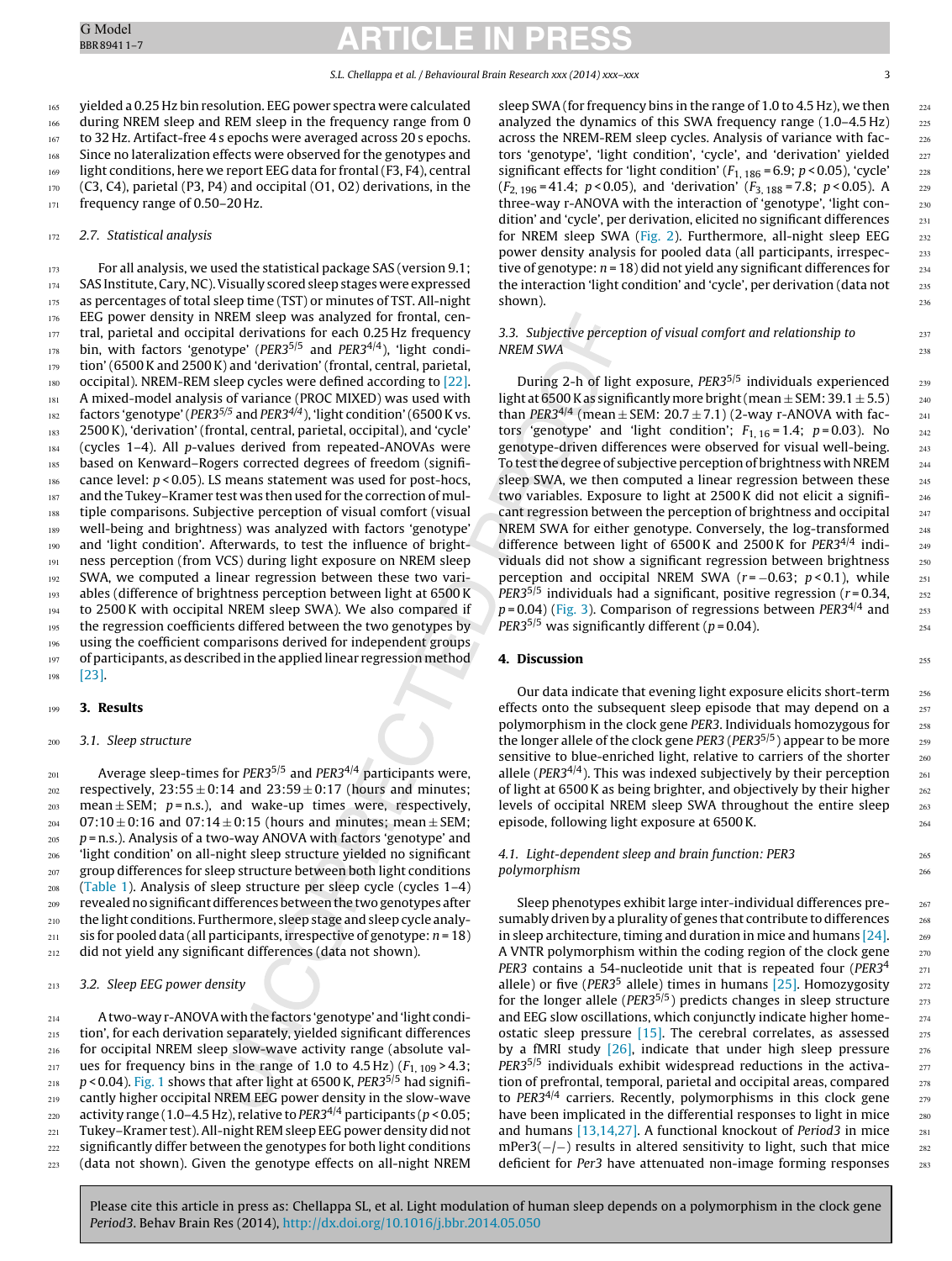### 4 S.L. Chellappa et al. / Behavioural Brain Research xxx (2014) xxx–xxx

<span id="page-3-0"></span>

**Table 1** All-night sleep variables for PER3<sup>4/4</sup> and PER3<sup>5/5</sup> individuals following light exposure to 6500 K and 2500 K.

|               | $PER3^{4/4}$    |                 | PER3 <sup>5/5</sup> |                 | <i>p</i> -Values |       |                         |
|---------------|-----------------|-----------------|---------------------|-----------------|------------------|-------|-------------------------|
|               | 6500 K          | 2500 K          | 6500 K              | 2500K           | Genotype         | Light | Genotype $\times$ light |
| <b>TST</b>    | $385.5 \pm 4.8$ | $361.5 \pm 5.3$ | $392.4 \pm 6.3$     | $392.8 \pm 5.4$ | 0.09             | 0.1   | 0.09                    |
| SE(%)         | $94.4 \pm 1$    | $89.7 + 3.7$    | $95.7 + 0.8$        | $94.9 + 1$      | 0.2              | 0.09  | 0.2                     |
| Wake $(\%)$   | $3.3 \pm 1$     | $8.3 \pm 3.8$   | $2.4 \pm 0.7$       | $3.1 \pm 0.8$   | 0.2              | 0.08  | 0.1                     |
| Stage 1 (%)   | $10.5 \pm 1$    | $10.3 \pm 1$    | $11.3 \pm 0.9$      | $10.1 \pm 0.9$  | 0.8              | 0.3   | 0.4                     |
| Stage $2(\%)$ | $53.1 \pm 2.2$  | $52.9 \pm 2$    | $50.6 \pm 1.7$      | $53.9 \pm 2.9$  | 0.7              | 0.4   | 0.4                     |
| Stage $3(\%)$ | $10.7 \pm 1.3$  | $12.7 \pm 1.3$  | $10 \pm 1.3$        | $8.8 \pm 0.9$   | 0.1              | 0.7   | 0.1                     |
| Stage $4(\%)$ | $3.9 \pm 1.3$   | $4.8 \pm 1.4$   | $9.1 \pm 2.2$       | $9.1 \pm 2.3$   | 0.09             | 0.1   | 0.3                     |
| SWS(%)        | $14.7 \pm 2.4$  | $17.5 + 2.1$    | $19.1 \pm 1.4$      | $18.1 \pm 1.9$  | 0.4              | 0.4   | 0.07                    |
| $NREM(\%)$    | $67.8 \pm 1.6$  | $70.5 \pm 1.3$  | $69.7 \pm 1.2$      | $71.9 \pm 2.2$  | 0.3              | 0.1   | 0.9                     |
| REM(%)        | $21.6 \pm 1.6$  | $19.1 \pm 1.8$  | $18.9 \pm 1.5$      | $17.9 \pm 2.2$  | 0.3              | 0.2   | 0.6                     |
| MT(%)         | $2.3 \pm 0.3$   | $2.1 \pm 0.3$   | $1.9 \pm 0.2$       | $2.1 \pm 0.4$   | 0.4              | 0.9   | 0.4                     |
| Arousal (%)   | $5.6 \pm 0.6$   | $10.4 \pm 1.2$  | $4.3 \pm 0.5$       | $5.2 \pm 0.8$   | 0.2              | 0.09  | 0.07                    |

**Q5** TST,total sleeptime; SE, sleepefficiency [(Stages 1–4REM)/(time after lights off <sup>−</sup> time lights on) <sup>×</sup> 100]; wake, wakefulness after lights off(%TST); SWS, slow wave sleep(Stages 3 + 4) (%TST); NREM, non-rapid eye movement sleep (Stages 2–4) (%TST); REM, rapid eye movement sleep (%TST); MT, movement time (%TST); arousal, wake + movement time (%TST); values are depicted as mean  $\pm$  standard error of the mean.

to light [\[27\],](#page-6-0) similar to those described for melanopsin knockout mice (Opn4−/−) [\[4\].](#page-5-0) In humans, fMRI data show that under high sleep pressure, monochromatic blue light, relative to green light, increases cognitive brain responses in a left thalamofrontoparietal circuit only in PER3<sup>5/5</sup> individuals [\[13\].](#page-5-0) Thus light elicits strong activating effects in individuals genetically suceptible to sleep loss, when they are under high homeostatic sleep pressure. Recently, light at 6500K attenuated endogenous melatonin and enhanced the alerting response to light, as indexed by less subjective sleepiness and waking theta activity (5–7 Hz), only in PER35/5 individuals [\[14\].](#page-5-0) Nevertheless, there is no evidence to data that PER3 polymorphism is directly involved in a differential melanopsin signaling pathway. Here we show that this genotype-driven light dependency significantly impacts on sleep phenotypes, as indexed by the higher occipital NREM SWA throughout a sleep episode following blue-enriched light, in PER3<sup>5/5</sup> individuals. We previously argued that the increased sensitivity to light, as indexed by more melatonin suppression in PER3<sup>5/5</sup>, most likely impacted on brain structures  $284$ 285 286 287 288 289 290 291 292 293 294 295 296 297 298 299 300 301

involved in arousal regulation  $[14]$ . Thus, we computed a linear regression between the differences of melatonin suppression by light at 6500 K to light at 2500 K, relative to occipital NREM sleep SWA. As indicated in Supplementary Fig. 1, light-dependent melatonin effects do not predict significant changes in occipital SWA in either genotype. Given our significant regression of brightness perception with occipital SWA, one tempting speculation is that the blue-enriched light effects on sleep may be mediated by genotype differences in the melanopsin-based discrimination of brightness.

311 312

## 4.2. Is irradiance perception a key to understand sleep phenotypes?

Our data indicate that PER35/5 individuals perceive light at  $6500$  K as brighter than the PER3<sup>4/4</sup>, which was significantly and positively related to their increased occipital NREM sleep SWA, while only a trend for negative regression was observed for the PER3<sup>4/4</sup>. When data of all participants ( $n = 18$ ) were pooled, the



## **PER3 4/4**

Fig. 1. All-night EEG power density spectra during NREM sleep in frontal, central, parietal, and occipital derivations for PER3<sup>4/4</sup> (upper panels) and PER<sup>35/5</sup> individuals (bottom panels). NREM sleep EEG power density values per 0.25 Hz bin following light exposure at 6500 K (black lines for PER3<sup>4/4</sup> and red lines for PER3<sup>5/5</sup>) are expressed as percentage of the corresponding average values following light exposure at 2500K (horizontal dashed line: 100% of EEG power density following light exposure at 2500K). Mean and standard error of the mean values are shown for each 0.25 Hz frequency bin from 0.75 to 20 Hz. \* 'Genotype' vs. 'light condition'; p < 0.05.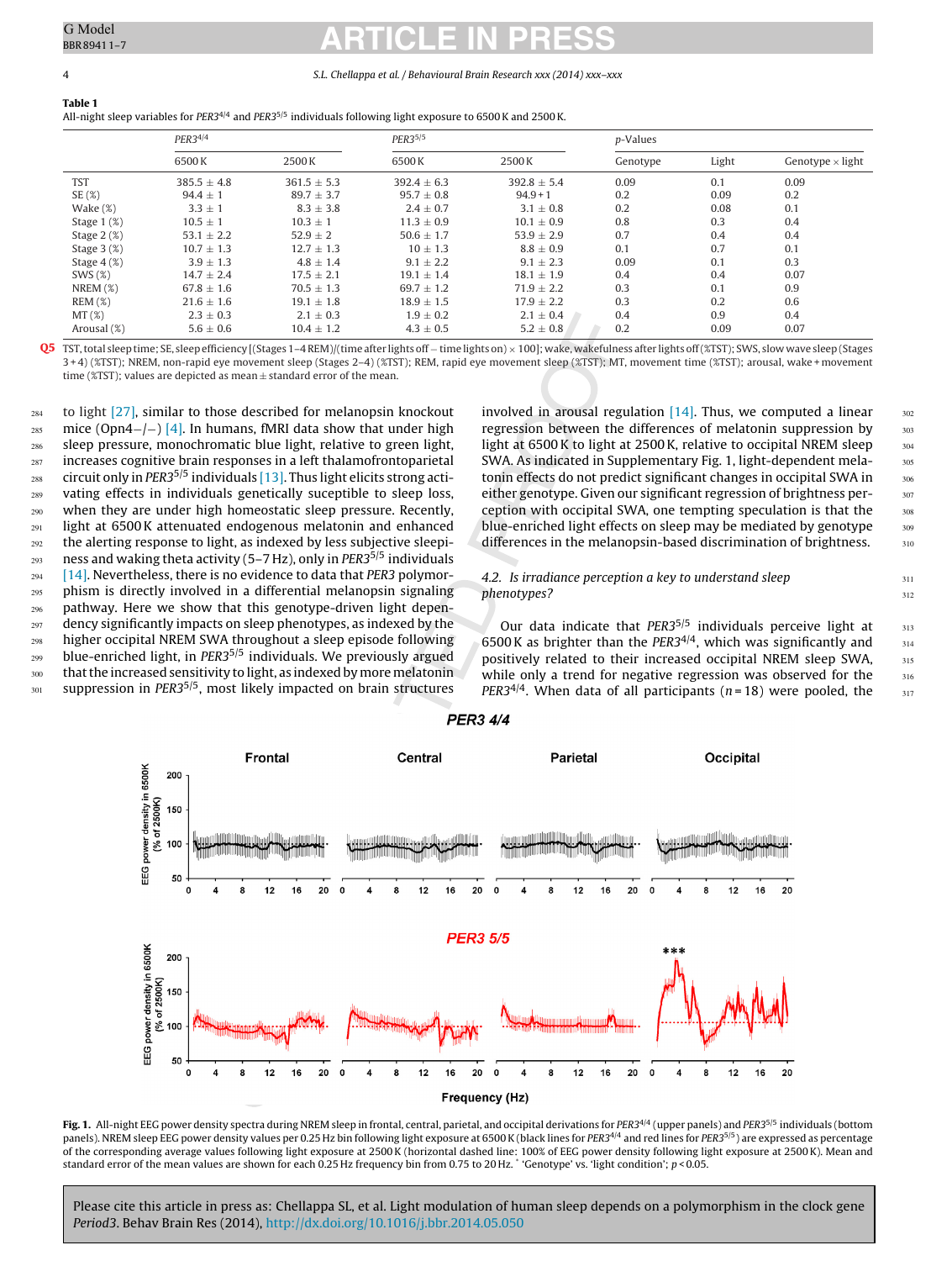S.L. Chellappa et al. / Behavioural Brain Research xxx (2014) xxx–xxx 5

**PER3 4/4** 

<span id="page-4-0"></span>

Fig. 2. Time-course of NREM sleep slow-wave activity (SWA: 1.0-4.5 Hz) in frontal, central, parietal, and occipital derivations for PER3<sup>4/4</sup> (upper panels) and PER3<sup>5/5</sup> individuals (bottom panels). x-Axis corresponds to NREM sleep cycles 1–4, and y-axis corresponds to EEG power density values ( $\mu$ V2) for SWA following light at 6500 K (black lines for  $PER3^{4/4}$  and red lines for PER3<sup>5/5</sup>) and light at 2500K (black dashed lines for PER3<sup>4/4</sup> and red dashed lines for PER3<sup>5/5</sup>). Data are presented as mean ± standard error of means. (For interpretation of the references to color in this figure legend, the reader is referred to the web version of this article.)

regression between perception of brightness and occipital NREM SWA was not significant (Supplementary Fig. 2). This reinforces the assumption that, only for the PER3<sup>5/5</sup> individuals, perception of blue-enriched light as being brighter impacts on occipital SWA. Our data suggest that, the more blue light is perceived as bright, the more the occipital cortex (involved in visual processing [\[28\]\)](#page-6-0) may be "engaged" during light exposure. As a result, this may have increased occipital NREM SWA throughout the sleep episode, but only for PER35/5 individuals. FMRI cortical responses to lightness variations in the human visual system indicate that early cortical activity in retinotopic areas, particularly in the primary visual cortex, relates to context-dependent lightness variations [\[28\].](#page-6-0) Lightness and brightness are intertwined constructs, as 318 319 320 321 322 323 324 325 326 327 328 329 330

brightness comprises the observed surface luminance closely related to lightness per se [\[29\].](#page-6-0) Thus, higher perception of brightness may directly activate early visual cortical areas.

What are the possible photic signaling pathways that account for the activation in these retinotopic areas? The ipRGCs also play a role to conventional visual pathways, as their projections extend to the dorsal lateral geniculate nucleus (dLGN), the origin of thalamo-cortical projection neurons [\[30\].](#page-6-0) In mice devoid of rods and cones, melanopsin input promotes widespread light responses in the dLGN and visual cortex, as well as irradiancedependent increases in the firing rate of these neurons [\[30\].](#page-6-0) Thus, melanopsin photoreception is a major source of light input to the thalamo-cortical visual system, modulating irradiance and visual



**Fig. 3.** Linear regression between the subjective perception of brightness (x-axis: log-transformed difference between the perception of brightness derived from the VCS questionnaire, for light exposure at 6500K to light at 2500K) and EEG power density values (y-axis: log-transformed data) for occipital NREM sleep SWA (1.0–4.5 Hz) for PER3<sup>4/4</sup> (left panel) and PER3<sup>5/5</sup> individuals (right panel).

Please cite this article in press as: Chellappa SL, et al. Light modulation of human sleep depends on a polymorphism in the clock gene Period3. Behav Brain Res (2014), [http://dx.doi.org/10.1016/j.bbr.2014.05.050](dx.doi.org/10.1016/j.bbr.2014.05.050)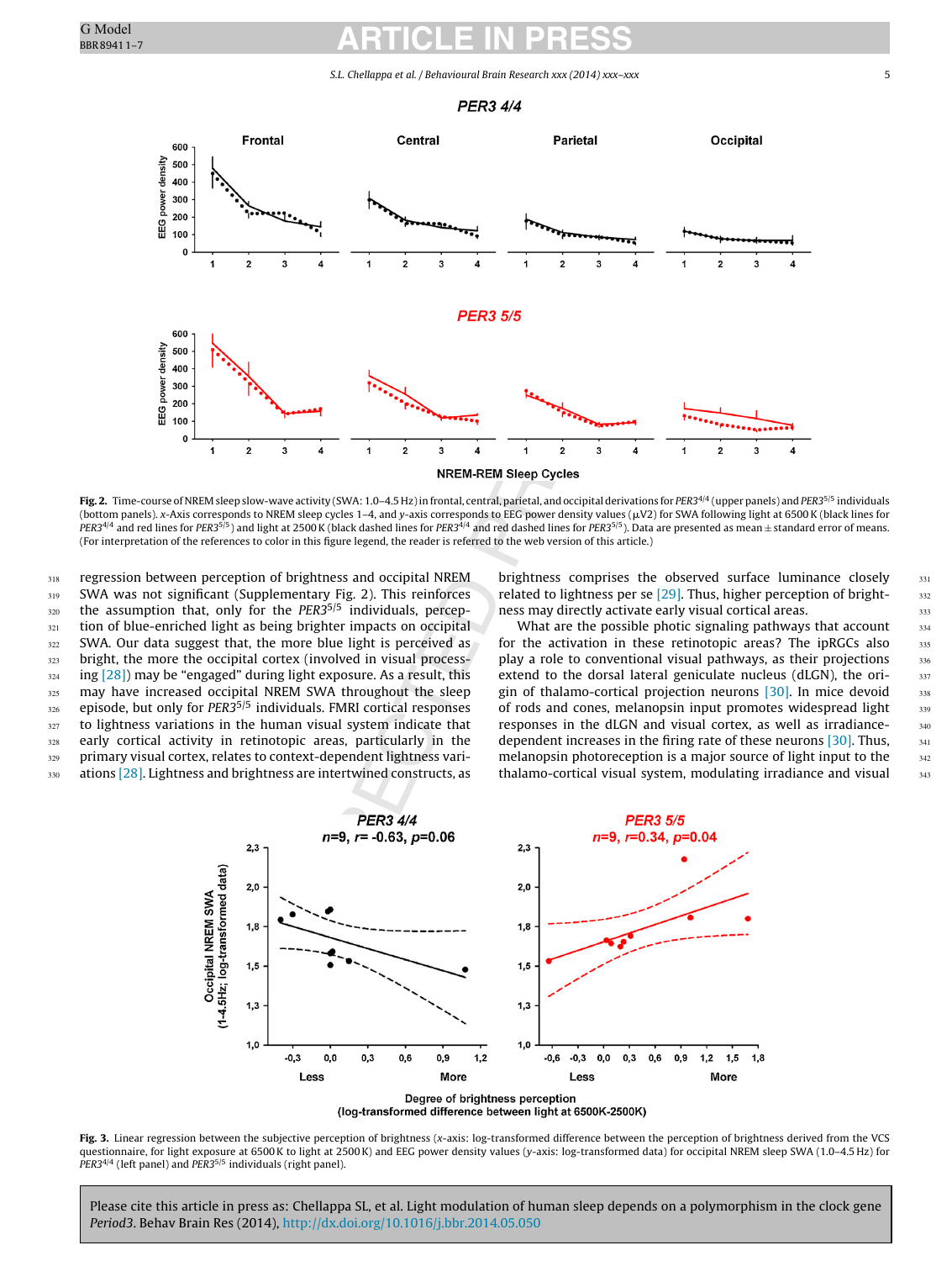<span id="page-5-0"></span>6 S.L. Chellappa et al. / Behavioural Brain Research xxx (2014) xxx–xxx

responses. ipRGCs also contribute to brightness discrimination in healthy sighted humans [\[31\].](#page-6-0) However, visual perception of light and luminance are relayed to the primary visual cortex [\[28\],](#page-6-0) which hints to the involvement of the image forming system in brightness perception via classical photoreceptors. Thus our key finding that brightness perception impacts on occipital NREM slow-wave sleep is likely to be modulated by both NIF and image-forming systems. Furthermore, this increased SWA in the occipital cortex after bluelight exposure may hint to a local use-dependent phenomenon, here indexed by an overall nocturnal increase in occipital SWA, instead of specific changes occurring only during the first sleep NREM-REM cycle. Sleep need is partly regulated at the local cortical level [\[32\],](#page-6-0) such that NREM SWA may reflect prior "use" of specific neuronal circuits, as well as changes in synaptic strength within those networks [\[33\].](#page-6-0) Therefore, experience-dependent plasticity may account for sleep need. 344 345 346 347 348 349 350 351 352 353 354 355 356 357 358 359

The question remains as to why enhanced perception of blueenriched light triggers higher occipital NREM SWA only in PER3<sup>5/5</sup> individuals. To our best knowledge, the causality for the interaction of light and PER3 effects on sleep in mice and humans is a mystery. Further studies investigating retinal clock gene expression of Per3 in mouse models, such as Per3−/− knockout mice during exposure to different light wavelengths and how different melanopsin-based discrimination of brightness impact on sleep–wake phenotypes are avenues to look forward to. 360 361 362 363 364 365 366 367 368

Recently, we showed that, in 30 young volunteers, blueenriched polychromatic light exposure (6500K) at relatively low room light levels (ca. 40 lx) impacts on sleep homeostatic regulation, as indexed by less frontal SWA during the first NREM sleep episode [\[34\].](#page-6-0) The dissimilarity of those results relative to our current ones may be driven by the type of study sample. In that study, participants ( $n = 30$ ) were selected from a random distribution of the general population, as at the time of recruitment and participation to the study, their genotypes were unknown. In a retrospective assessment, we analyzed the PER3 polymorphism genotypes of those participants. Out of 30 individuals, 12 are PER3<sup>4/4</sup> (40%), 14 are PER3<sup>4/5</sup> (46%) and 4 are PER3<sup>5/5</sup> (14%), which mirrors the PER3 polymorphism distribution from other studies carried out at similar latitudes (52◦) and ethnicity background (Caucasians) [15,35]. Conversely, our study was purported to assess how a specific clock gene polymorphism differentially impacts on NIF responses to light on sleep phenotypes. Thus, our study sample was selectively composed of 9  $PER3^{4/4}$  and 9  $PER3^{5/5}$ . Importantly, PER3 polymorphism was used as a tool to probe individual differences in NIF effects of light modulate sleep EEG activity. To date, this polymorphism is the only one known to differentially impact on the effects of light on melatonin suppression/alerting effect of light  $[14]$  and cognitive brain function  $[13]$ . In this study, PER3 polymorphism (known to impact on sleep–wake regulation) was used as a means to understand how individual differences to light effects may impact on sleep. However, it is extremely likely that a set of functional polymorphisms act conjunctly to mediate these effects. Future studies with larger samples may provide a conclusion as to how this clock gene polymorphism modulates light effects on sleep. Our data indicate that the impact of light on human sleep phenotypes may be modulated by a clock gene polymorphism. Ultimately, these findings may help to understand the individual variability of the non-image forming responses to light. 369 370 371 372 373 374 375 376 377 378 379 380 381 382 383 384 385 386 387 388 389 390 391 392 393 394 395 396 397 398 399 400 401 402

#### **Conflict of interest statement** 403

All authors disclose no conflicts of interest. 404

## **Acknowledgments Q2**

We thank Prof. Pierre Maquet, Dr. Gilles Vandewalle and Vincenzo Muto for the interesting and stimulating discussions. We thank Claudia Renz, Giovanni Balestrieri, and Marie-France Dattler for help in data acquisition, Dr. Peter Blattner and Dr. Ronald Steiner for the light settings, and Dieter Lang from Osram for providing CFLs.

Institution where study was performed: Centre for Chronobiology, Psychiatric Hospital of the University of Basel, Basel, **Q3** 413 Switzerland.Financial support: This study was supported by the Swiss Federal Office for Public Health. **Q4** 412 414 04 415

## **Appendix A. Supplementary data**

Supplementary data associated with this article can be found, in the online version, at [http://dx.doi.org/10.1016/j.bbr.2014.05.050.](http://dx.doi.org/10.1016/j.bbr.2014.05.050)

## **References**

- [1] Hattar S, Liao HW, Takao M, Berson DM, YauKW. Melanopsin-containing retinal ganglion cells: architecture, projections, and intrinsic photosensitivity. Science 2002;295:1065–70.
- Belenky MA, Smeraski CA, Provencio I, Sollars PJ, Pickard GE. Melanopsin retinal ganglion cells receive bipolar and amacrine cell synapses. J Comp Neurol 2003;460:380–93.
- [3] Guler AD, Ecker JL, Lall GS, Haq S, Altimus CM, Liao HW, et al. Melanopsin cells are the principal conduits for rod-cone inputto non-image-forming vision. Nature 2008;453:102–5.
- [4] Ruby NF, Brennan TJ, Xie X, Cao V, Franken P, Heller HC, et al. Role of melanopsin in circadian responses to light. Science 2002;298:2211–3.
- [5] Chellappa SL, Gordijn MC, Cajochen C. Can light make us bright? Effects of light on cognition and sleep. Prog Brain Res 2011;190:119–33.
- Vandewalle G, Collignon O, Hull JT, Daneault V, Albouy G, Lepore F, et al. Blue light stimulates cognitive brain activity in visually blind individuals. J Cogn Neurosci 2013;16:16.
- [7] Enezi J, Revell V, Brown T,Wynne J, Schlangen L, Lucas R. A "melanopic" spectral efficiency function predicts the sensitivity of melanopsin photoreceptors to polychromatic lights. J Biol Rhythms 2011;26:314–23.
- [8] Lupi D, Oster H, Thompson S, Foster RG. The acute light-induction of sleep is mediated by OPN4-based photoreception. Nat Neurosci 2008;11:1068–73.
- [9] Tsai JW, Hannibal J, Hagiwara G, Colas D, Ruppert E, Ruby NF, et al. Melanopsin as a sleep modulator: circadian gating of the direct effects of light on sleep and altered sleep homeostasis in Opn4(−/−) mice. PLoS Biol 2009;7:9.
- [10] Munch M, Kobialka S, Steiner R, Oelhafen P, Wirz-Justice A, Cajochen C. Wavelength-dependent effects of evening light exposure on sleep architecture and sleep EEG power density in men. Am J Physiol Regul Integr Comp Physiol 2006;290:26.
- [11] Carrier J, Dumont M. Sleep propensity and sleep architecture after bright light exposure at three different times of day. J Sleep Res 1995;4:202–11.
- [12] Cajochen C, Dijk DJ, Borbely AA. Dynamics of EEG slow-wave activity and core body temperature in human sleep after exposure to bright light. Sleep 1992;15:337–43.
- [13] Vandewalle G, Archer SN, Wuillaume C, Balteau E, Degueldre C, Luxen A, et al. Effects of light on cognitive brain responses depend on circadian phase and sleep homeostasis. J Biol Rhythms 2011;26:249–59.
- [14] Chellappa SL, Viola AU, Schmidt C, Bachmann V, Gabel V, Maire M, et al. Human melatonin and alerting response to blue-enriched light depend on a polymorphism in the clock gene PER3. J Clin Endocrinol Metab 2012;97:2011–391.
- [15] Viola AU, Archer SN, James LM, Groeger JA, Lo JC, Skene DJ, et al. PER3 polymorphism predicts sleep structure and waking performance. Curr Biol 2007;17:613–8.
- [16] Chellappa SL, Ly JQ, Meyer C, Balteau E, Degueldre C, Luxen A, et al. Photic memory for executive brain responses. Proc Nat Acad Sci USA 2014;111:6087–91.
- [17] Mure LS, Cornut PL, Rieux C, Drouyer E, Denis P, Gronfier C, et al. Melanopsin bistability: a fly's eye technology in the human retina. PLoS One 2009;4:0005991.
- [18] Chellappa SL, Steiner R, Blattner P, Oelhafen P, Gotz T, Cajochen C. Non-visual effects of light on melatonin, alertness and cognitive performance: can blueenriched light keep us alert? PLoS One 2011;6:0016429.
- [19] Boyce PR. Lighting research for interiors: the beginning of the end or the end of the beginning. Light Res Technol 2004;36:283–94.
- [20] Weber JM, Schwander JC, Unger I, Meier D. A direct ultrasensitive RIA for the determination of melatonin in human saliva: comparison with serum levels. J Sleep Res 1997;26:757.
- [21] Rechtschaffen A, Kales A. A manual of standardized terminology, techniques and scoring system for sleep stages of human subjects. Bethesda, MD: US Dept of Health, Education and Welfare, Public Health Service; 1968.
- [22] Feinberg I, Floyd TC. Systematic trends across the night in human sleep cycles. Psychophysiology 1979;16:283–91.

Please cite this article in press as: Chellappa SL, et al. Light modulation of human sleep depends on a polymorphism in the clock gene Period3. Behav Brain Res (2014), [http://dx.doi.org/10.1016/j.bbr.2014.05.050](dx.doi.org/10.1016/j.bbr.2014.05.050)

406 407

416

417

 $Q2_{405}$